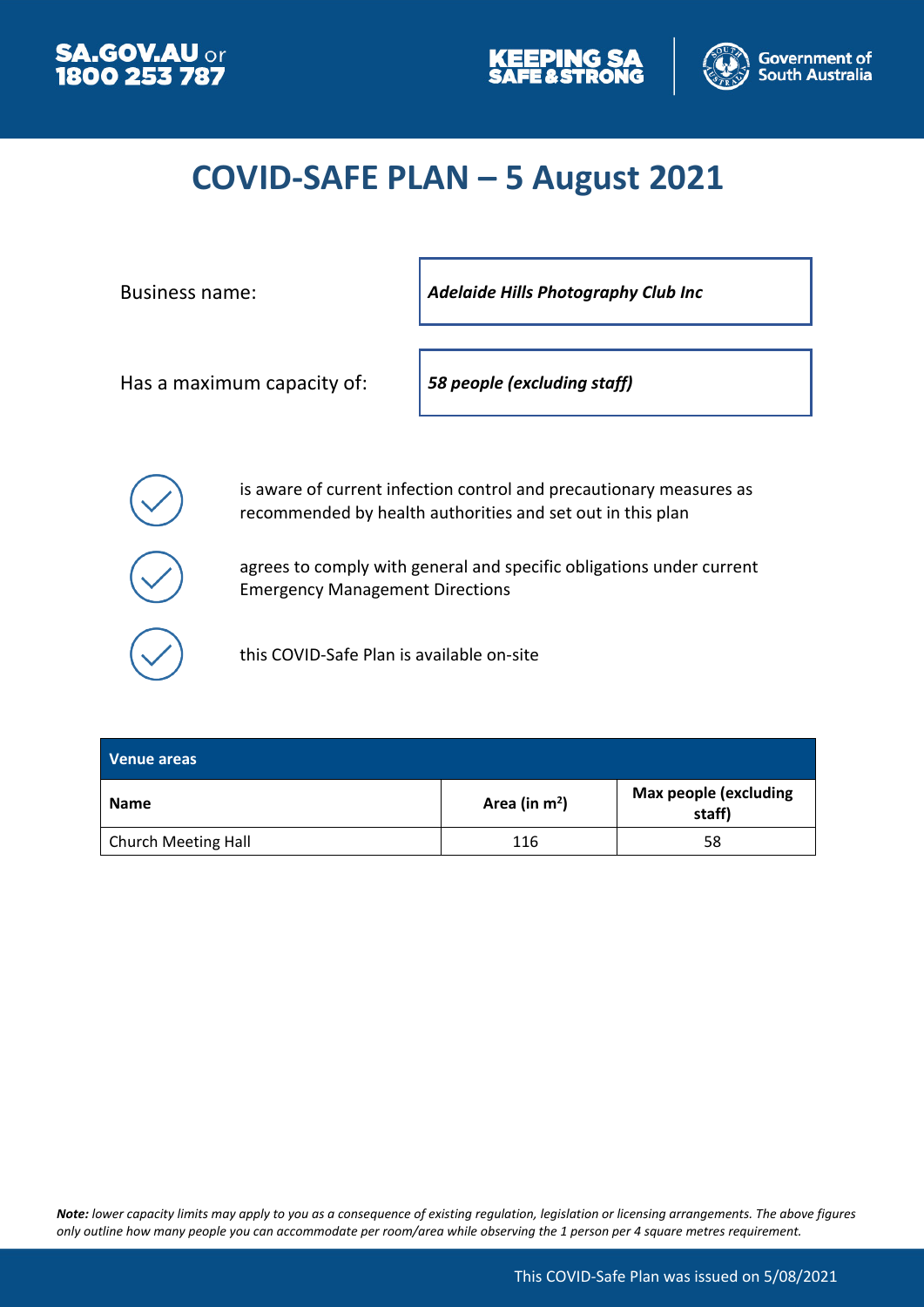



## **COVID-SAFE PLAN – 5 August 2021**

| <b>Summary</b>                         |                                                                        |  |
|----------------------------------------|------------------------------------------------------------------------|--|
| <b>Name of business</b>                | Adelaide Hills Photography Club Inc                                    |  |
| <b>Business or activity</b>            | Indoor public meetings (halls, meeting chambers, community facilities) |  |
| <b>Address of business or activity</b> | 1 Epiphany Place<br>Crafers SOUTH AUSTRALIA 5152                       |  |
| <b>Owner or Operator name</b>          | Anglican Church Anglican Church                                        |  |
| Plan completed by                      | Peter Jackson                                                          |  |
| <b>Contact phone</b>                   | 0401120271                                                             |  |
| <b>Contact email</b>                   | ahpc.secretary@gmail.com                                               |  |

| People capacity (excluding staff)                               |              |                                                                   |  |  |
|-----------------------------------------------------------------|--------------|-------------------------------------------------------------------|--|--|
| <b>Venue areas</b>                                              |              |                                                                   |  |  |
| <b>Name</b>                                                     | Area in $m2$ | <b>Maximum number of people</b><br>(excluding staff) in this area |  |  |
| <b>Church Meeting Hall</b>                                      | 116          | 58                                                                |  |  |
| Total number of people (excluding staff) allowed<br>on premises | <u>58</u>    |                                                                   |  |  |

**Note:**

- The above capacity limits apply unless lower capacity limits apply to your premises under existing legislation, regulation or licensing arrangements. For example: if you have a small venue liquor licence, lower capacity limits may apply to your premises than the ones listed above.
- **Indoor fitness and physical recreation venues and activities:** these activities and venues, such as gyms or dance studios, must observe a density of 1 person per 4 square metres.
- **Swimming pools:** these venues also need to apply a density of 1 person per 4 square metres.
- **Weddings and funerals:** these activities are currently limited to a maximum of 50 people. The capacity limit of 50 does not apply to weddings or funerals held at licensed premises. If held at licensed premises, only the 1 person per 2 square metre rule applies.
- **More than 1,000 people:** you are only allowed to have more than 1,000 people on site if you have a COVID Management Plan approved by SA Health.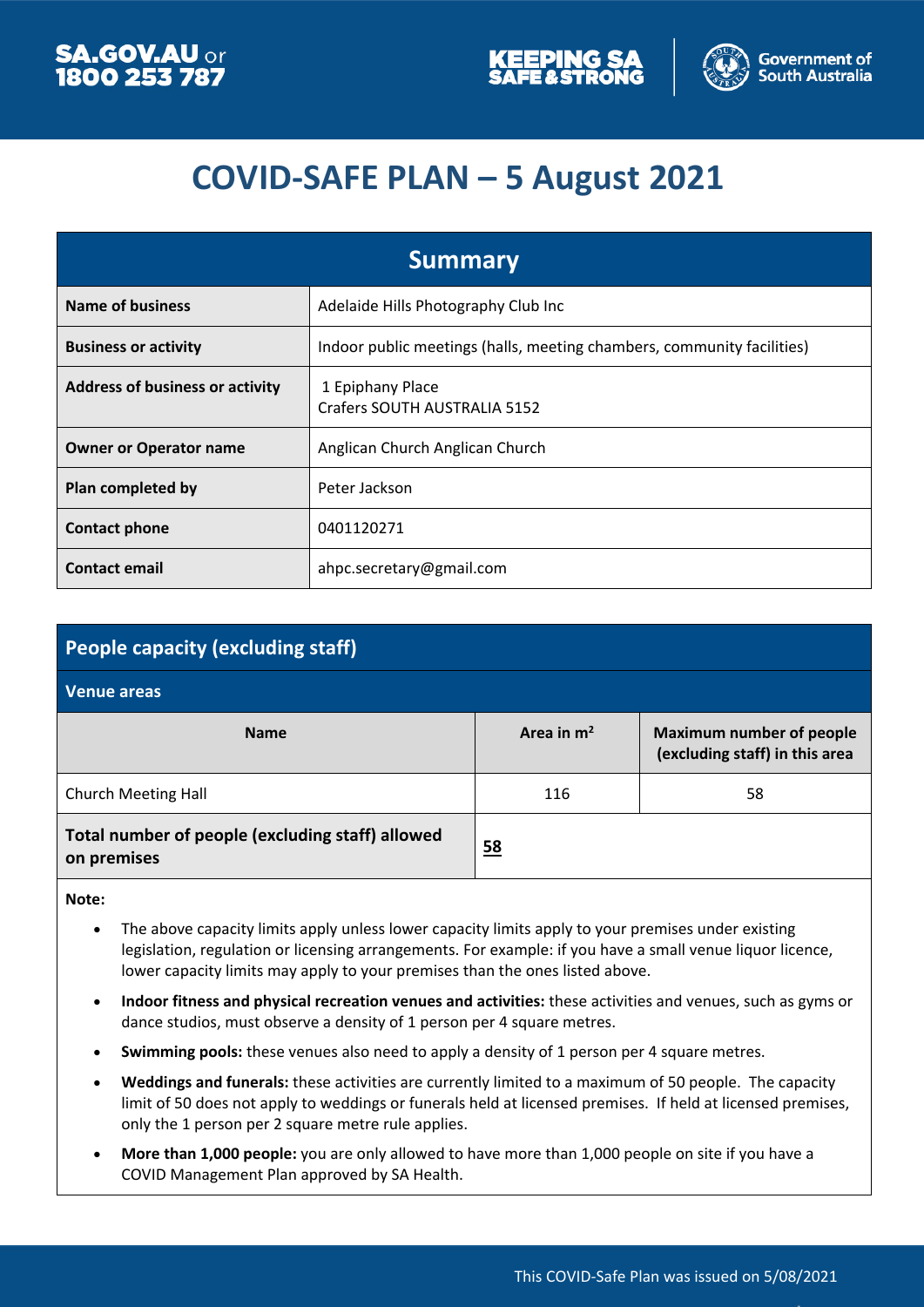



### **Obligations**

#### **General principles**

#### **General obligations – Contact tracing with approved contact tracing system**

- You must put in place and operate an approved contact tracing system at your venue or activity.
- This means either the QR Code provided in this plan (COVID-SAfe Check-in), or another electronic platform approved by the State Coordinator. You are not allowed to use any different option.
- People attending your venue or activity must check in using the approved contact tracing system you have put in place (unless they are genuinely unable, for example if they do not have a smartphone).
- They must do so as soon as practical upon entry to your premises.
- If using COVID-Safe Check-in, you must print and make the QR Code provided in this COVID-Safe Plan available onsite to allow people attending your venue or activity to check in.
- You should have a different type of attendance record available for people attending your venue that are truly unable to use COVID-Safe Check-in (that is, as a back-up option - this refers to printed, paper contact tracing records, for example).
	- $\circ$  These records must then include each person's contact details, and the time and date of attendance.
	- $\circ$  They must be produced for inspection at the request of an authorised officer.
	- $\circ$  It is prohibited to use these records for any other purpose than for COVID-19 contact tracing.
	- o They can be physical or digital records.
	- $\circ$  They may not be copied, photographed, taken, or used by anyone else than you or an authorised officer.
	- $\circ$  They must be kept in a way that reduces the risk of them being copied, photographed, taken or used by any person other than an authorised officer.

#### **General obligations - density**

- The maximum number of members of the public per separate room or area must not exceed 1 person per 2 square metres of publicly accessible space.
- **Note:** this requirement does not apply to movable places, general retail, supermarkets, and hardware stores.

#### **General obligations - distancing**

- Have measures in place to maintain and encourage others to maintain the physical distancing principle of at least 1.5 metres separation. This includes:
	- o Between groups within each room.
	- o At entry and exit points.
	- $\circ$  This does not apply to those who attend as a group, such as members of the same household, family or people who otherwise regularly associate with each other.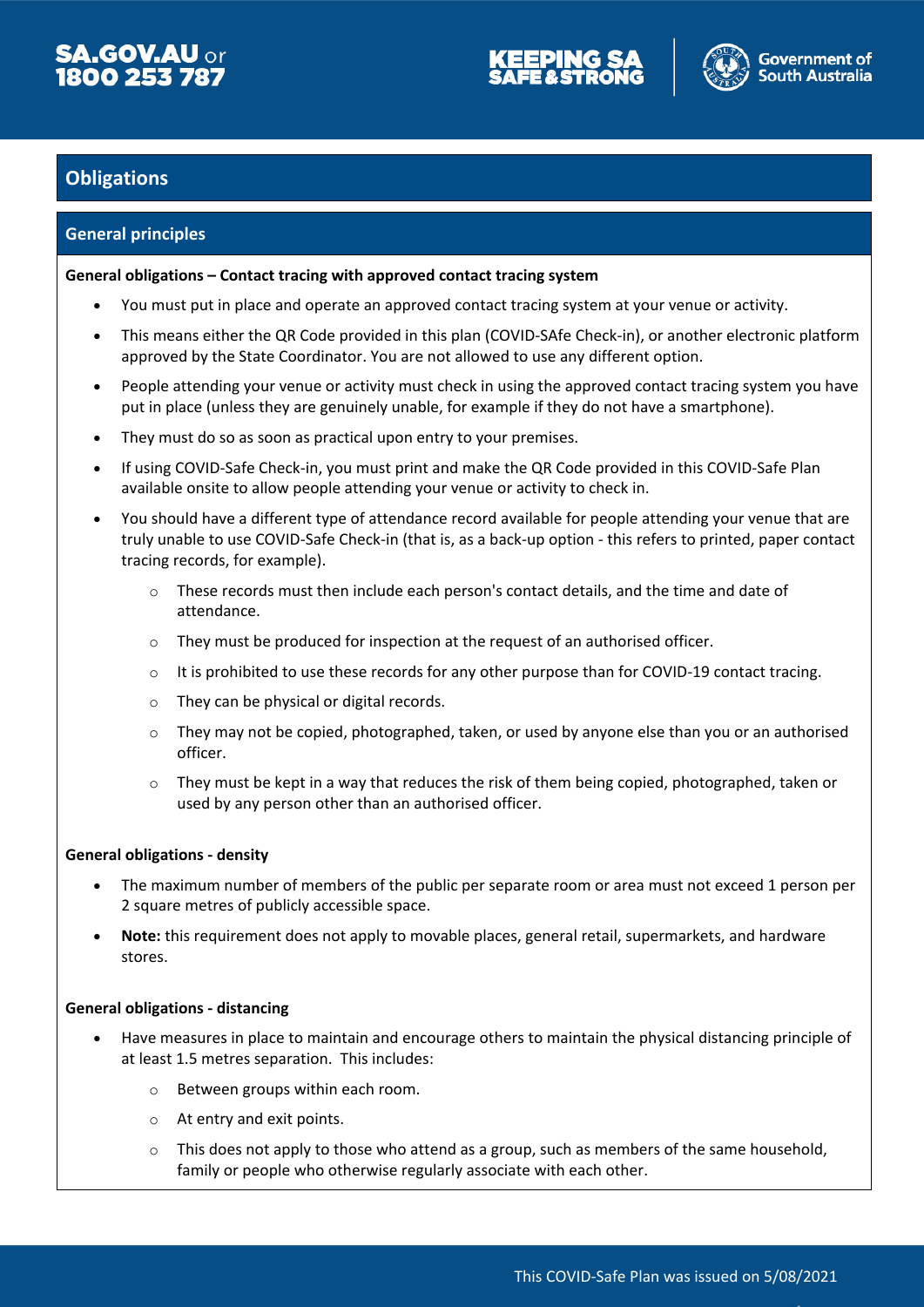





 $\circ$  For larger venues, complying with this requirement means that you will need to have crowd control measures in place, including in relation to queuing.

#### **General obligations – COVID-Safe Plan**

 A COVID-Safe Plan must be submitted by all individuals or organisations that own, operate or host Defined Public Activities, host a gathering on residential premises, or operate passenger transport services, as outlined by the Emergency Management (Public Activities) (COVID-19) Direction.

The plan must be produced on request from an authorised officer.

#### **General obligations – capacity limits**

- No more than 1,000 people are allowed on site at any one time. To be allowed to have more than 1,000 people on-site, you will need to prepare a dedicated COVID Management Plan and have this approved by SA Health.
- **Note:** a lower capacity limit may apply based on your activity type or the square metres available on site.

#### **General obligations – COVID Marshals (if relevant)**

- Any business or activity that includes prescribed operations and/or requires a COVID Management Plan to be allowed to operate, must also have at least one dedicated COVID Marshal on site at all times while operating/open to the public.
- Visit www.covid-19.sa.gov.au for more information on when a COVID Management Plan is required.
- This means a dedicated staff member who is 16 or older, has completed training as prescribed by SA Health, who is clearly identifiable as a COVID Marshal, and whose duty is to supervise and ensure that all people onsite comply with the COVID Management Plan, including distancing, density, hygiene and cleaning, infection control, venue layout, ensuring stock of items like sanitiser, and other requirements as relevant (such as keeping attendance records).
- If you operate 24/7 with staff not always onsite, you only need to have a COVID Marshal onsite at all times of high patronage.
- If you reasonably expect 200 people or more to be onsite at the same time, the COVID Marshal may not have any other duties than being a COVID Marshal.
- The owner, operator or person who is effectively in charge of a business or activity is responsible for ensuring that a COVID Marshal is in place.
- They must also keep records of completion of Marshals' training, and provide these records to an authorised officer on request.
- If your premises are used by different people or organisations, it is the responsibility of the owner or person with care/control/management of your premises to ensure that it is supervised by a COVID Marshal, if and when required.
- This will be the case when your premises are used by people conducting prescribed operations.
- In this case, you do not have to supply the COVID Marshal, but you must ensure the person conducting the prescribed operations supplies a COVID Marshal. You can determine how this is done - for example, you can include in the hiring terms and conditions that the hirer must have a COVID Marshal.
- Prescribed operations include: onsite purchase and consumption of food or beverages; sports clubs, religious or faith-based ceremonies, swimming pools used by the public, gyms and fitness centres, any activity that requires a COVID Management Plan, supermarkets, hardware stores, distribution centres and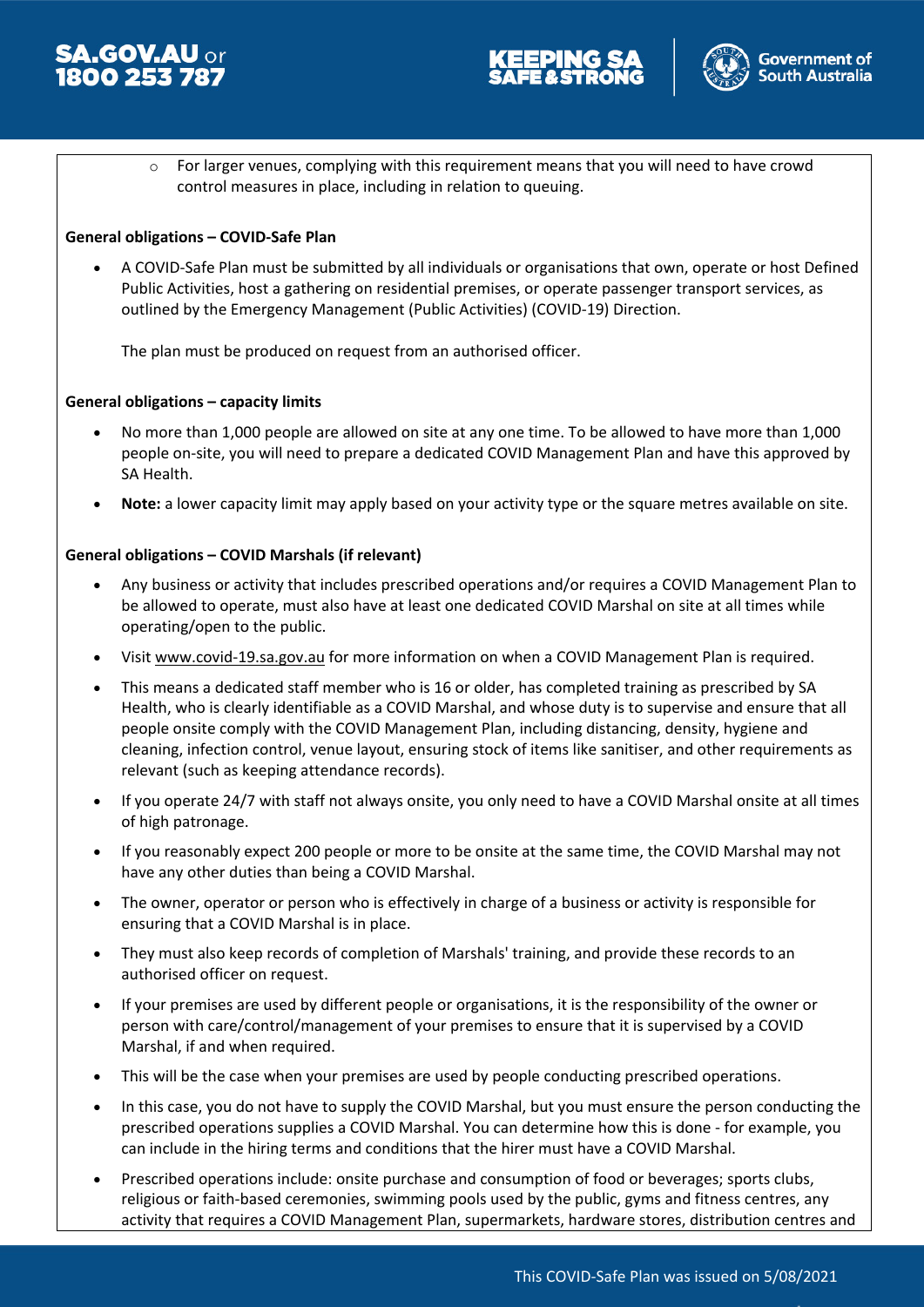



associated transport operations.

#### **General obligations - singing**

- Singing in non-residential indoor places is only allowed if:
	- o it is an individual performer (not including karaoke performers)
	- $\circ$  the singers are part of a group of performers and they are performing or rehearsing (not including karaoke performers or persons performing or rehearsing as part of a choir or chorus)
	- o the premises are an educational establishment, or
	- o the singers are undertaking or providing an individual lesson

#### **General obligations – masks**

- Masks are mandatory in the following settings:
	- o all indoor public places. This means indoor places that the public has access to, regardless of whether they must pay to access the place or can do so for free
	- o personal care and beauty services
	- $\circ$  indoor fitness and physical recreation facilities, including gyms, swimming pools, dance studios but they only have to wear a mask while they are not exercising
	- o passenger transport services
	- $\circ$  healthcare, residential care, disability support services, in-home aged care services and supported living services
	- $\circ$  high-risk settings. This category includes: residential aged care facilities, disability care facilities, prisons, correctional facilities, training centres or other places of custody; and any of the following areas within a public or private hospital: an emergency department, an intensive care unit, a respiratory ward, and an oncology ward; or any health care service provided in any Aboriginal community or any other Aboriginal community controlled health service)
- Masks are not required if a person:
	- $\circ$  has a relevant medical condition, including problems with breathing, serious conditions of the face, a disability, or a mental health condition.
	- $\circ$  needs to have their mouth visible for communication, for example to communicate with someone who is deaf or hard-hearing
	- o is lawfully required to remove their mask for identification purposes
	- o is eating or drinking
	- o is younger than 12 years old
	- $\circ$  is carrying out functions as an authorised worker and it is not possible to properly carry out these functions with a mask on.
	- $\circ$  Is receiving a health or personal care service and wearing a mask would reasonably interfere with the provision of the health or personal care service. The providers of the service do need to wear a mask.
	- $\circ$  Is part of a bridal party, but only during a wedding ceremony. Masks must be worn during the reception/other events associated with the wedding.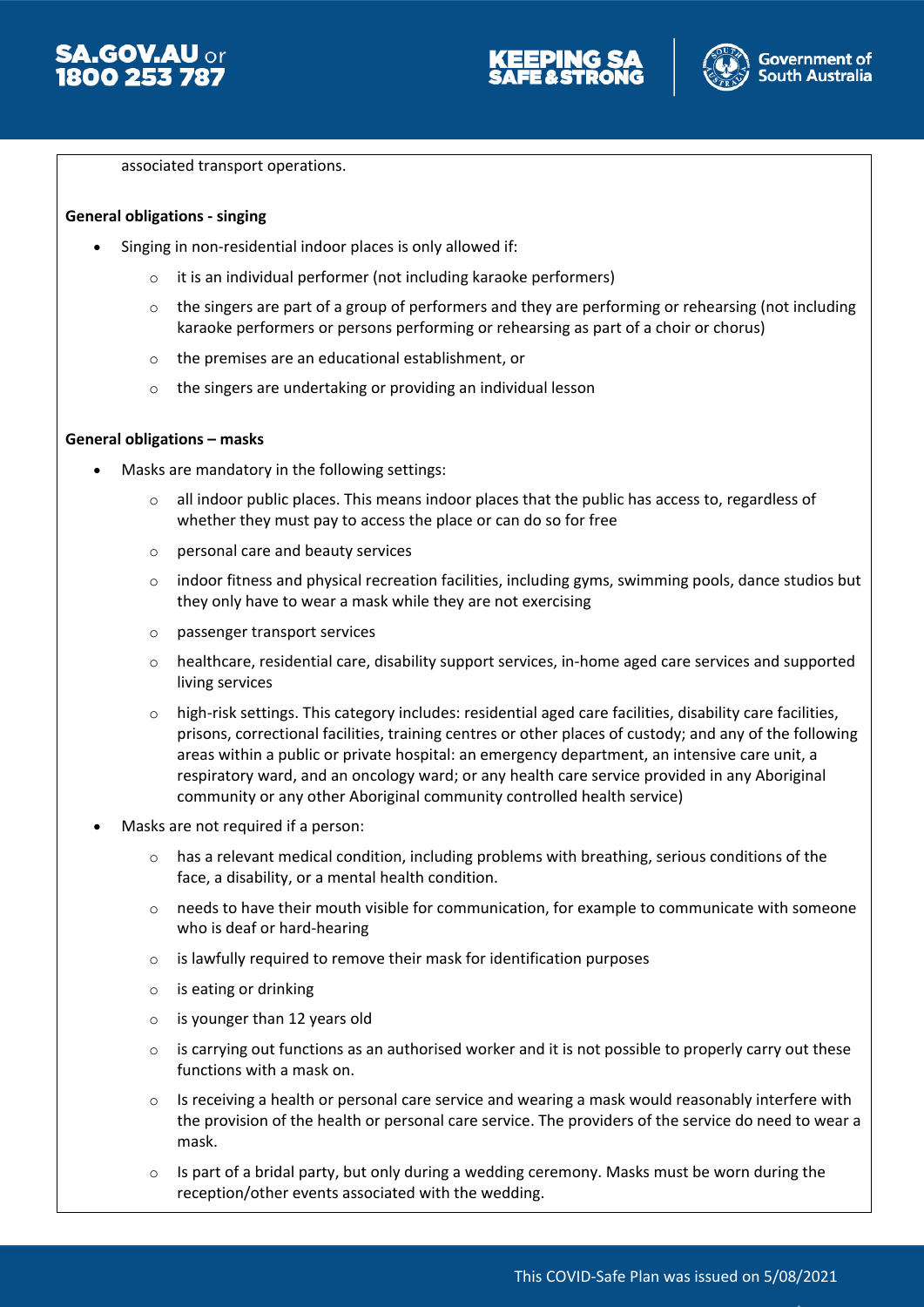## **SA.GOV.AU** or<br>**1800 253 787**



**I understand that the above requirements are legal obligations under current Emergency Management directions. If I do not comply with these, I may face a fine of up to \$5,000**

#### **Recommendations**

#### **General**

#### **Physical distancing**

- Consider venue layout and move tables and seating to comply with physical distancing (1.5m separation) and density requirements (1 person per 2 square metres).
- Dedicate separate bathroom facilities for each separate room or area of a venue, where possible. Install signage to make members of the public aware of which bathroom to use.
- Dedicate separate entry and exit doors from separate rooms, and pathways to encourage "one-way traffic" where possible.
- Minimise mixing between separate rooms or groups of people as much as possible.
- Display signage at the venue entrance to instruct members of the public (and staff) not to enter if they are unwell or have COVID-19 symptoms.
- Encourage contactless payments to be used where possible.
- Encourage online bookings, reservations and pre-ordering where practical.
- Consider using physical barriers, such as plexiglass screens, in areas that involve high volume interactions (e.g. point of sale).
- Consider placing floor/wall markings or signs to identify 1.5 metres distance between people, particularly for queues and waiting areas.
- Monitor compliance with physical distancing requirements, with particular regard to areas where members of the public might congregate.
- Consider limiting the duration of any activity to 2 hours or less where possible.
- Encourage and support downloading of COVID-Safe App.

#### **Contact tracing with approved contact tracing system**

- To set up your COVID-Safe Check-in station(s), all you have to do is print the QR code provided in this Plan, and make it available onsite.
- It is recommended to make your QR code available on various locations, for example on each table, in a central area, near a service area, or near your entrance.
- When choosing the best place, please make sure you do not create bottlenecks/queues.
- You as the business owner/operator or person in charge of your activity are legally required to make QR code check-in available and encourage its use, and all people attending your venue - even if very briefly are required to use it to check in as soon as practical upon entry. This includes attendees, patrons, contractors, staff, couriers/delivery drivers, take-away only patrons, and so forth.

This COVID-Safe Plan was issued on 5/08/2021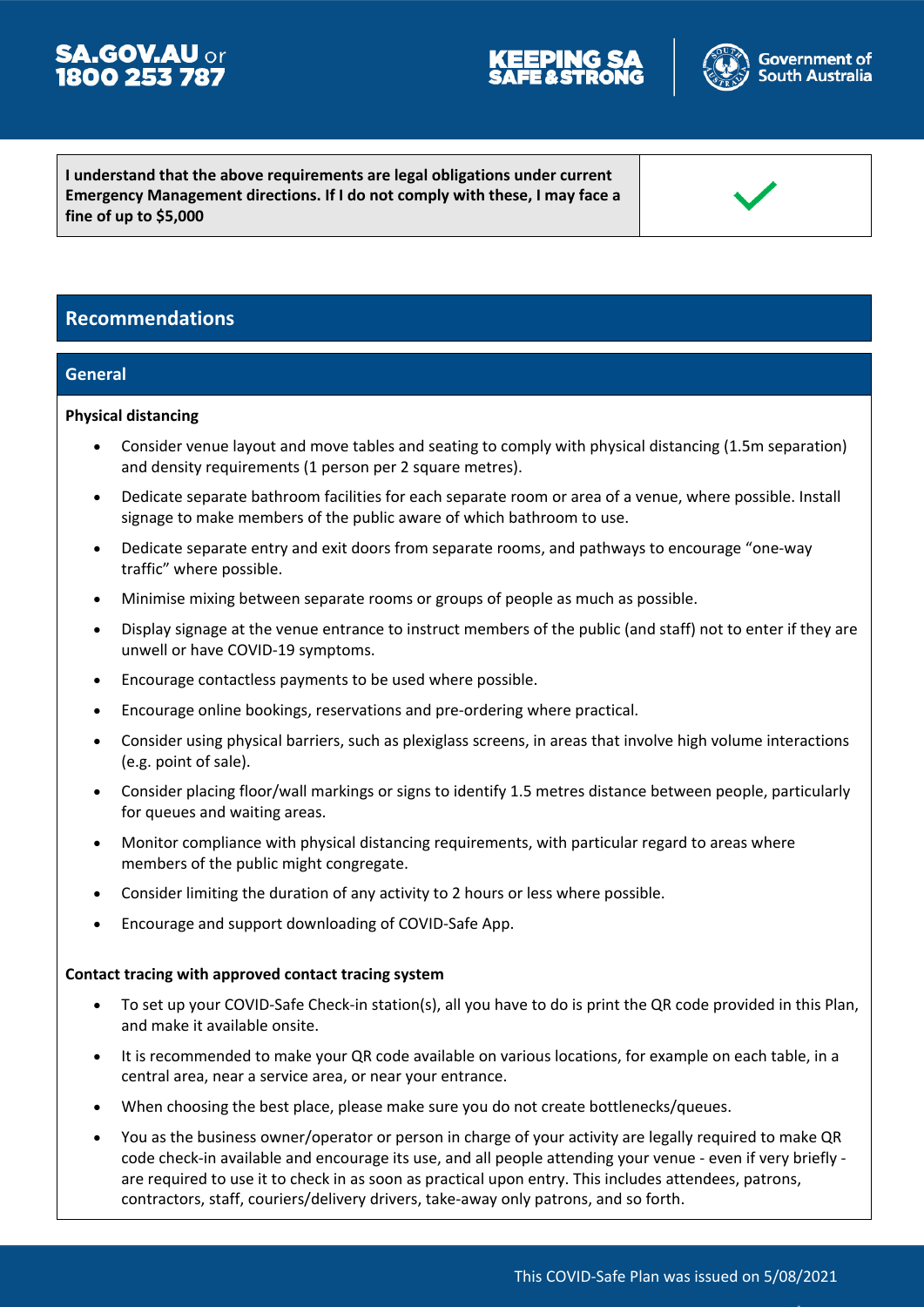# 5**A.GOV.AU** or<br>**1800 253 787**





- The requirement for attendees to check in as soon as practical upon entry can be met in several ways. For example, patrons can check in once they have taken their seat at a restaurant or café via a QR code on their table, quickly check in at the door if there is no queue, or use QR codes located further into the business to avoid people congregating at the door.
- The data collected in this way is stored in a highly secure way, and can only be used by SA Health for contact tracing purposes. The data will be kept only for 28 days.
- To prevent your QR codes from getting damaged easily, you may wish to laminate the page they are printed on. This will not affect their usability.
- Please only use the QR code provided in your plan, as this is linked to your venue/place of your activity.
- You, as well as authorised officers, are allowed to ask attendees attending your venue or activity to provide evidence of having checked in by showing the confirmation text message on their phone.
- To comply with the requirement to keep your back-up contact tracing records (paper or similar) in a way that reduces the risk of them being copied, photographed, taken or used by any person other than an authorised officer, you can:
	- $\circ$  Place your sign-in sheets in plain view of staff, or have individual check-in slips available that attendees can put into a secure tin or box.
	- $\circ$  Ensure that any copies are kept safe and secure, and away from the general public.
	- Ensure that you regularly remove sign-in logs and store them safely for 28 days.
- To ensure checking in is also possible for people with a disability, special needs or from a culturally or linguistically diverse background, you may want to consider:
	- o Also printing a bigger version of your QR Code (on A3 paper)
	- $\circ$  Providing multiple copies of your QR codes, including both on shoulder height and at 1 metre from the ground
	- o Printing your QR code page in colour

#### **Hygiene, cleaning and disinfection**

- Conduct frequent environmental cleaning and disinfection especially of touch-points (door handles, push plates including bathroom, EFTPOS facilities, counters, table tops, backs of chairs, food preparation areas etc).
- Refer to SA Health and the Australian Government's online COVID-19 cleaning guidelines and factsheets for detailed information on how to undertake effective cleaning and disinfection, including the products and methods to use.
- Frequency of cleaning will be determined by the turn-over of attendees the more people attend over a period of time, the more cleaning required.
- Clean bathrooms more frequently than lower traffic areas, especially taps, door handles and other frequently touched points. Note that for certain activities, this is mandatory.
- Avoid providing/using shared items, equipment or utensils. Where this is not possible, clean them frequently or between use.
- Provide hand sanitiser on entry and exit of the premises, and areas where you expect many people to be, or a high turnover of people.
- Consider installing signage on hand hygiene and cough etiquette.
- Ensure bathrooms have soap and running water for handwashing.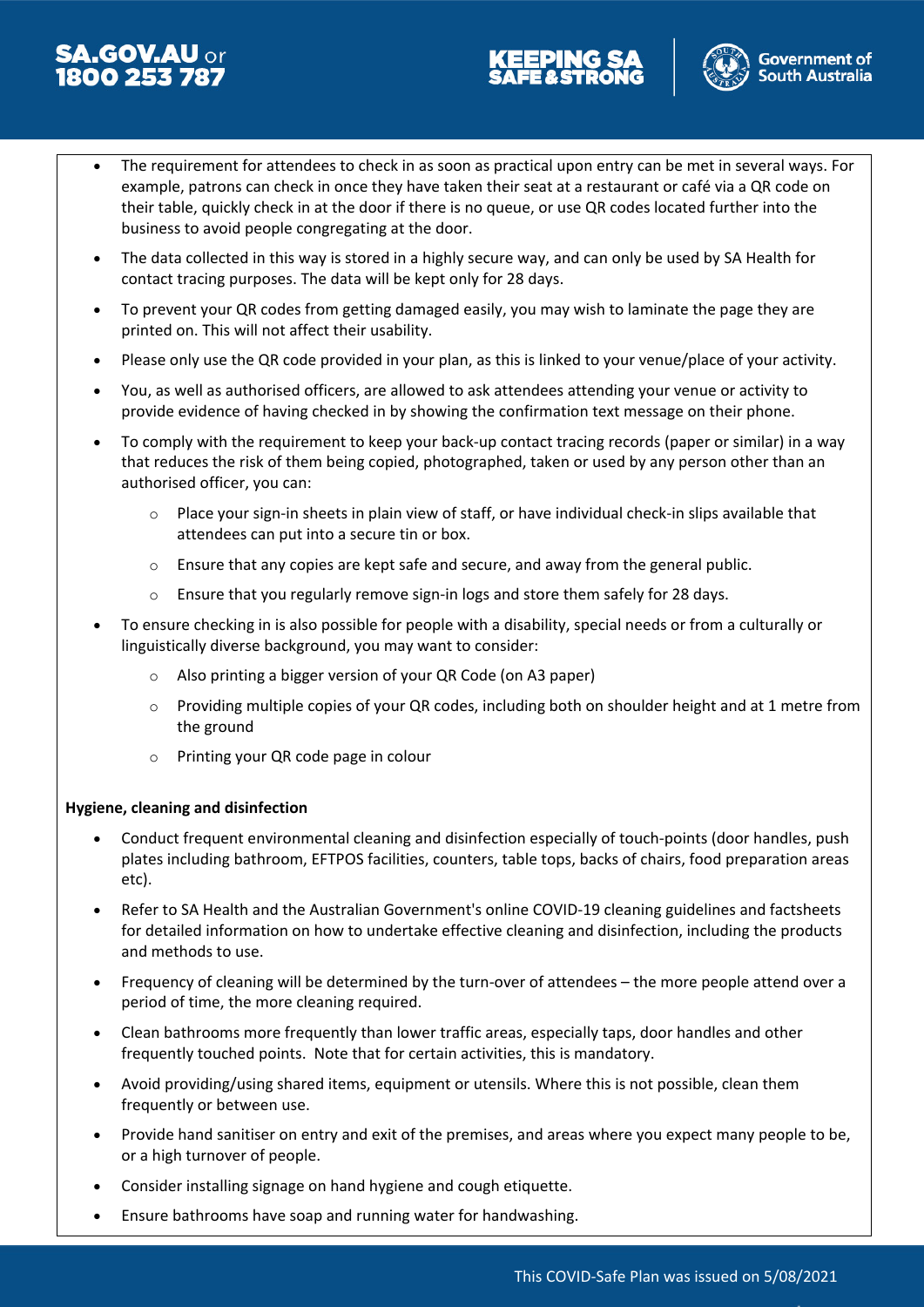





- Hand drying facilities must be made available. Provide disposable paper towels or hand dryers only. Cloth towels should only be provided if they are for single use.
- If using communal showers, maintain/encourage that people maintain 1.5 metres distance between people.

#### **Staff**

- Staff should stay home if they are sick, and go home immediately if they become unwell. Unwell staff with COVID-19 compatible symptoms should be tested for COVID-19 and remain in isolation until they receive a result. They can return to work once a test is negative and their acute symptoms have resolved.
- Minimise unnecessary contact between staff. Consider dividing staff into fixed teams or shifts that do not cross over to reduce the risk of transmission.
- Consider how you will minimise contact between staff and site visitors such as delivery personnel.
- Consider if staff need any additional training to be able to implement your COVID-Safe Plan, such as COVID awareness training, COVID Marshal training, a COVID cleaning course or other training courses.
- Please note that everyone attending your premises or activity should use COVID-SAfe Check-In. This includes staff.

#### **Ready for business**

- Print or download your COVID-Safe Plan.
- Print and display COVID-Safe materials (such as signage/posters on hygiene, physical distancing).
- Ensure all staff are aware of this plan and the requirements that are relevant to them.
- Review obligations under existing legislation and regulation which will continue to apply.
- Check that COVID-19 safety measures are risk assessed to ensure that any newly implemented measures do not create new safety or security risks.

#### **Response planning**

- Ensure you and your staff have a basic understanding of how to respond to a suspected case of COVID-19 at the workplace.
- A step-by-step summary of actions to take is:
	- 1. Keep others away from the confirmed or suspected case. Talk to and assess the person concerned; if they need urgent medical help, call 000 immediately.
	- 2. If the person is at your premises when symptoms emerge, assess the situation and risks. Talk to the person about your concerns and next steps. Seek government health advice.
	- 3. If well enough, ask the person to go home, seek medical advice and testing for COVID-19, and selfquarantine until a result is returned. Ensure the person has safe transport to get home; if not, you may need to arrange for a taxi.
	- 4. Notify SA Health via HealthCommunicableDiseases@sa.gov.au so that they can trace any contacts of this person and contain the spread. SA Health may ask for any attendance records you may have kept to assist with this.
	- 5. SA Health will assess whether other staff, patrons or contractors may have been exposed to COVID-19, and direct them to self-quarantine at home. Note: this may include your staff; as such, it is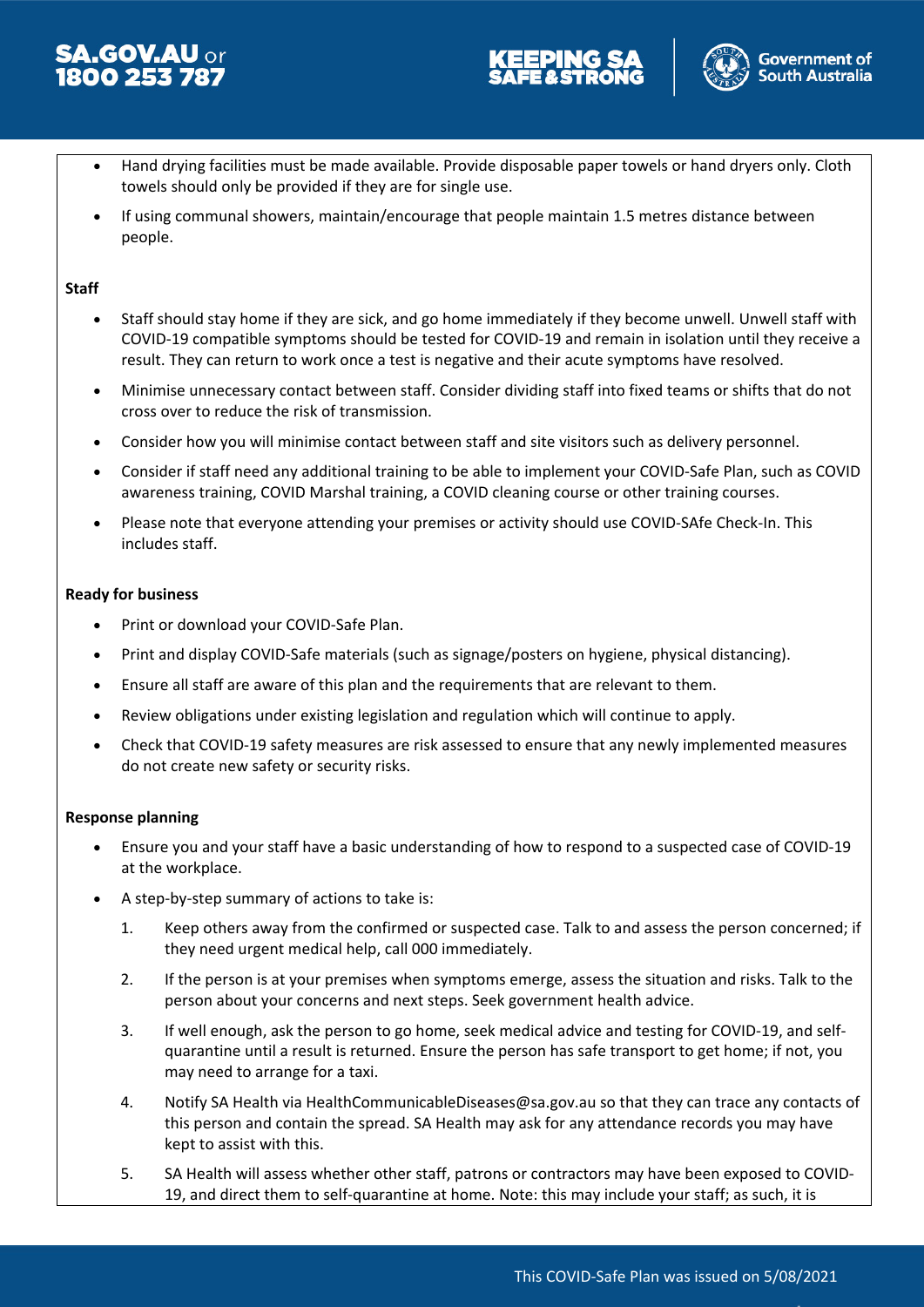





recommended to have contingency plans in place. SA Health may also ask you to close your premises for a deep environmental disinfection clean.

 Regularly review your COVID-Safe Plan. Update it if needed, for example if your place of doing business or the services you offer change.

#### **COVID Marshals**

- COVID Marshal training courses prescribed by SA Health will be made available online at no cost. Visit www.covid-19.sa.gov.au for more information.
- Owners, operators or people effectively in charge of a business or activity are legally responsible for the overall compliance with their COVID-Safe Plan or COVID Management Plan. This includes responsibility for their COVID Marshal(s) and other staff.
- COVID Marshals are not legally responsible for a venue's overall compliance or for the behaviour of individual patrons. Instead, they have a duty to their employer/person in charge of the activity to perform their role as COVID Marshal to the best of their abilities.
- COVID Marshals must be familiar with their business or activity's COVID-Safe or COVID Management Plan. Owners, operators or people effectively in charge of a business or activity should provide a copy of their Plan to their COVID Marshal(s) and discuss the Plan and its implementation with them. This gives COVID Marshals the information they need to take reasonable action to ensure staff, patrons and other people comply with the Plan and the rules and restrictions in it.
- Beyond the mandatory requirements around age and training, it is recommended that people nominated as COVID Marshals have good customer service, people and communication skills, a solid knowledge of the business or activity's operations, and sufficient experience and authority among staff to supervise and give limited directions.

#### **Masks**

- It is currently generally recommended to wear a mask in situations and places where physical distancing is not possible.
- Masks are mandatory in all indoor public spaces and for a range of specific activities and settings. Refer to General Obligations and the obligations specific to your activity for more information.

**I understand these recommendations and will implement them where I can, to the extent possible, to ensure my operations are COVID Safe**



#### **Indoor public meetings (halls, meeting chambers, community facilities)**

#### **Indoor public meetings – physical distancing**

- Establish seating arrangements to ensure physical distancing.
- Remove shared water stations.
- Consider limiting the duration of events to no more than 2 hours.

#### **Indoor public meetings – hygiene**

- Avoid using shared plates of food, including by participants.
- Advise participants to bring their own equipment where practical.